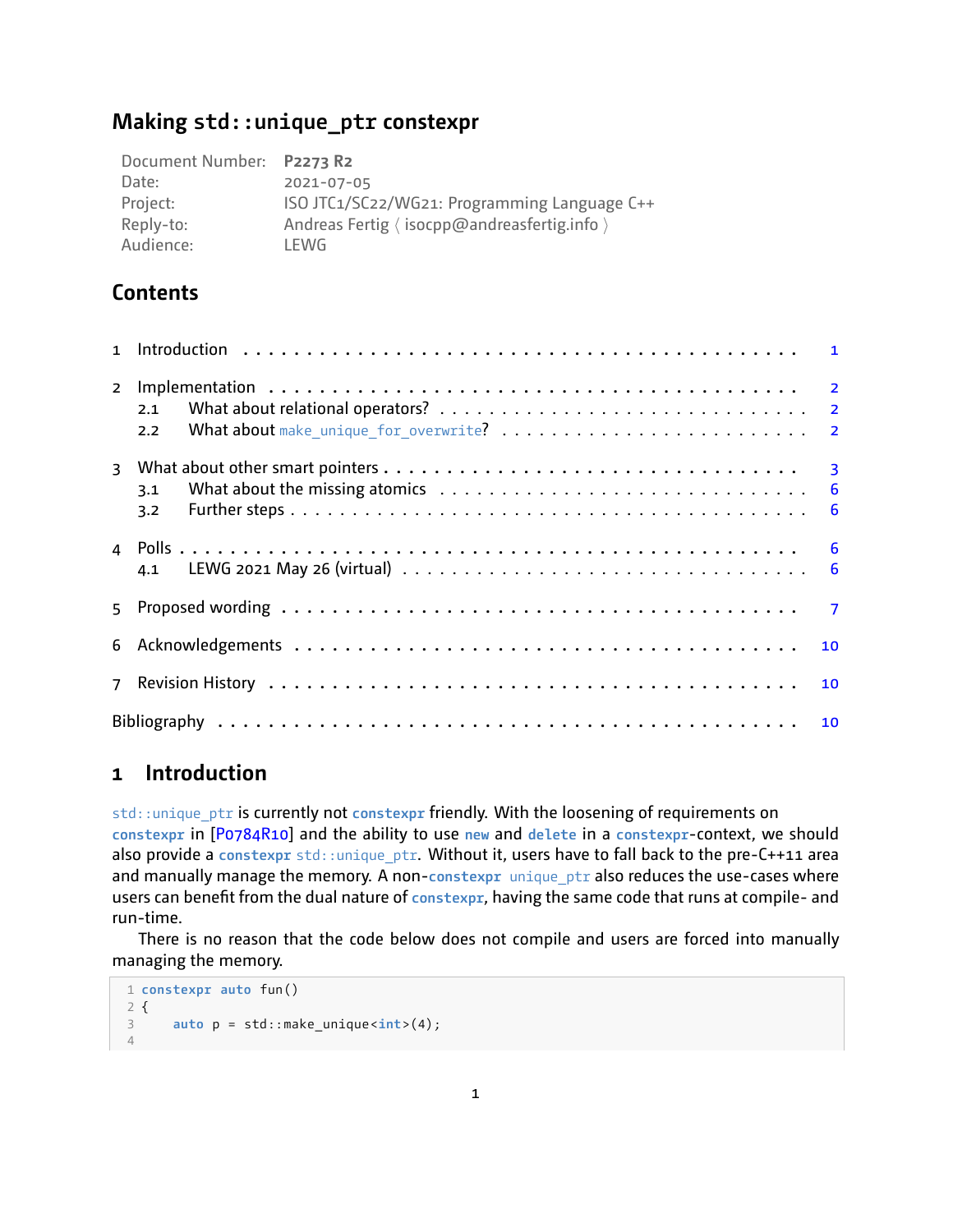```
5 return *
p;
 6 }
7
8 int main ()
9 {
10 constexpr auto i = fun();
11
12 static assert(4 == i);13 }
```
Listing 1.1: unique\_ptr test case 1: make\_unique

### <span id="page-1-0"></span>**2 Implementation**

This proposal was implemented in a fork of libc++ from the author[[GHUPImpl\]](#page-9-4). The only issue that was encountered was that the comparisons  $\langle \langle \langle \langle \rangle \rangle \rangle = 0$  lead to an error with Clang:

note: comparison has unspecified value

which makes the code not a constant expression. Below is a simplified version of the code triggering the error (online: <https://godbolt.org/z/cqadjr>):

```
1 #include <functional>
 \overline{2}3 constexpr bool f()
4 {
 5 int*
a = new int{4};
 6 int*
b = new int{5};
 7 return std::less<int*
>()(a, b);
8 }
9
10 int main()
11 {
12 constexpr bool b = f();
13
14 return b == true;
15 }
```
Listing 2.1: Simplified issue in unique ptr when using comparisons

### <span id="page-1-1"></span>**2.1 What about relational operators?**

The paper leaves the non-nullptr versions untouched. Except for the nullptr-versions the result for such an comparison is unspecified (see [expr.rel] p4.3). This seems like a general decision for LEWG how to treat such functions.

#### <span id="page-1-2"></span>**2.2 What about make\_unique\_for\_overwrite?**

During the presentation to LEWG in May 2021, the question was raised whether make unique for overwrite is possible to implement, and those should stay in the paper. Since the adoption of  $[P1331R2]$  in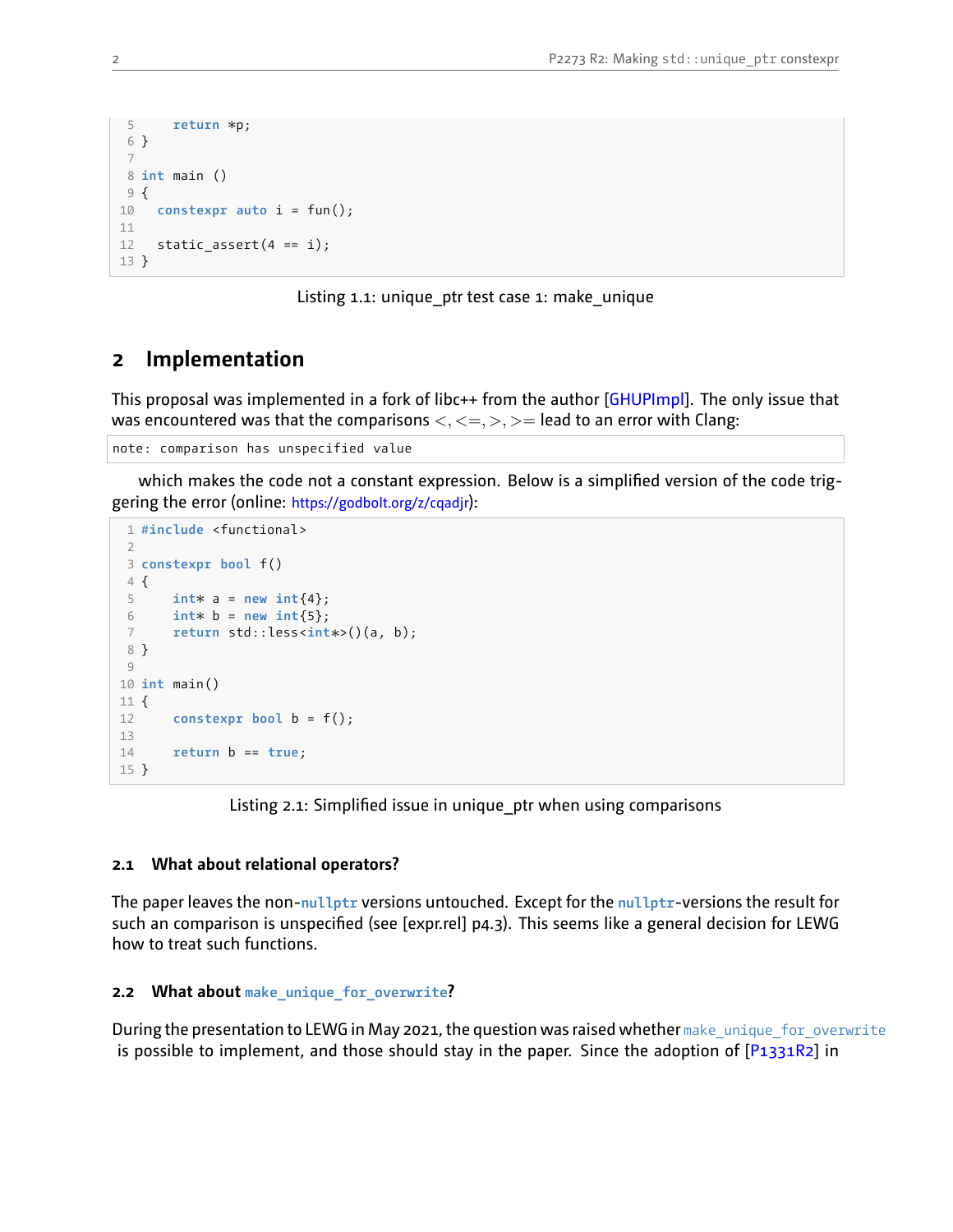C++20 default initialization is allowed in **constexpr**functions. Implementing make\_unique\_for\_overwrite therefore is no issue.

The following code demonstrates this using Clang (<https://godbolt.org/z/arebKdPvh>):

```
1 template<typename T>
 2 class unique_ptr {
 3 public:
 4 constexpr unique_ptr(T*
ptr)
 5 \qquad : \_data\{ptr\}6 {}
 7
 8 constexpr ~unique_ptr() { delete _data; }
 9 constexpr T*
get() { return _data; }
10
11 private:
12 T*
_data;
13 };
14
15 template<typename _Tp>
16 constexpr unique_ptr<_Tp> make_unique_for_overwrite()
17 {
18 return unique_ptr<_Tp>(new _Tp);
19 }
20
21 constexpr bool Fun()
22 {
23 auto x = make_unique_for_overwrite <int>();
24
25<br>26
       \ast x.get() = 0; // without this init the next line causes an error
26 (*
x.get())++;
27
28 return true;
29 }
30
31 int main() { constexpr auto v = Fun(); }
```
Listing 2.2: Minimal implementation of make\_unique\_for\_overwrite

# <span id="page-2-0"></span>**3 What about other smart pointers**

The implementation in [\[GHUPImpl](#page-9-4)] also covers a partial shared\_ptr and make\_shared. The approach was to get the following code to compile and run:

```
1 #include <memory>
 2 #include <iostream>
 3
4 constexpr auto fun() {
 5 std::shared_ptr<int> p{new int{4}};
 6
 7 return *
p;
 8 }
 9
10 auto test() {
```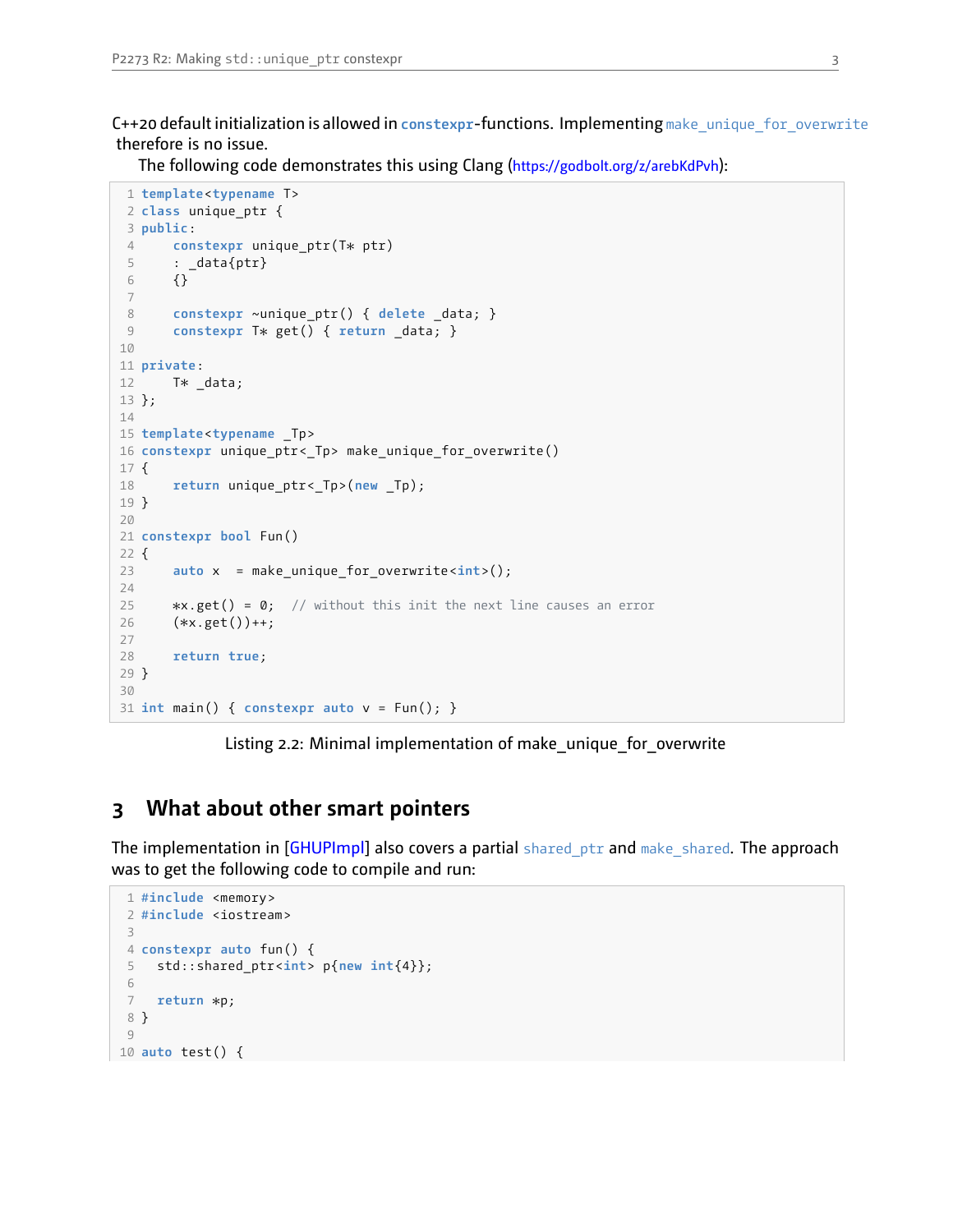```
11 std::shared_ptr<int> p{new int{4}};
12
13 return p;
14 }
15
16 int main() {
17 constexpr auto i = fun();
18
19 static_assert(i == 4);
20
21 auto s = test();
22
23 std::cout << *
s << '\n';
24 }
```
Listing 3.1: shared ptr test case 2: using make shared.

The attempt was brute-force, compile it and add constexpr to all the methods Clang complained about not being usable in a constant expression. For unique  $ptr$  that approach worked well. For shared ptr it stopped working when the following allocation happened (<https://git.io/Jkxnm#L3702>):

```
1 template<class _Tp>
2 template<class _Yp>
 3 _LIBCPP_CONSTEXPR_AFTER_CXX20 shared_ptr<_Tp>::shared_ptr(_Yp*
__p,
4 typename enable if< compatible with< Yp, element type >::/
                               value, nat>::type)
5 : _{ptr_{(p)}}6 {
7 unique ptr< Yp> hold( p);
8 typedef typename __shared_ptr_default_allocator <_Yp>::type _AllocT;
 9 typedef __shared_ptr_pointer <_Yp*
, __shared_ptr_default_delete <_Tp, _Yp>, _AllocT >/
          _CntrlBlk;
10 __cntrl_ = new _CntrlBlk(__p, __shared_ptr_default_delete<_Tp, _Yp>(), _AllocT());
11 hold.release();
12 enable weak this(p, p);
13 }
```
Listing 3.2: Object CntrlBlk cannot be used in a constant expression

The error was:

```
note: non−literal type '_CntrlBlk' (aka '__shared_ptr_pointer <int *
, /
   __shared_ptr_default_delete <int, int>, allocator<int>>') cannot be used in a constant /
   expression
```
The cause of the error was from the atomics a shared  $ptr$  needs internally in the control block. The approach was to wrap all uses of atomics with  $std::is$  constant evaluated (see [https://git.io/Jkxnm#](https://git.io/Jkxnm#L3136) [L3136](https://git.io/Jkxnm#L3136) for an example). In one case, a wrapper was needed (see <https://git.io/JkAFz#L3257>). \_\_ release\_weak has the implementation in memory.cpp presumably to hide some atomic includes. The newly introduced wrapper uses std::is\_constant\_evaluated to switch between constexpr and run-time. The next issue was the following:

```
memory:1581:13: note: 'std::allocator<...>::deallocate' used to delete pointer to object /
    allocated with 'new'
```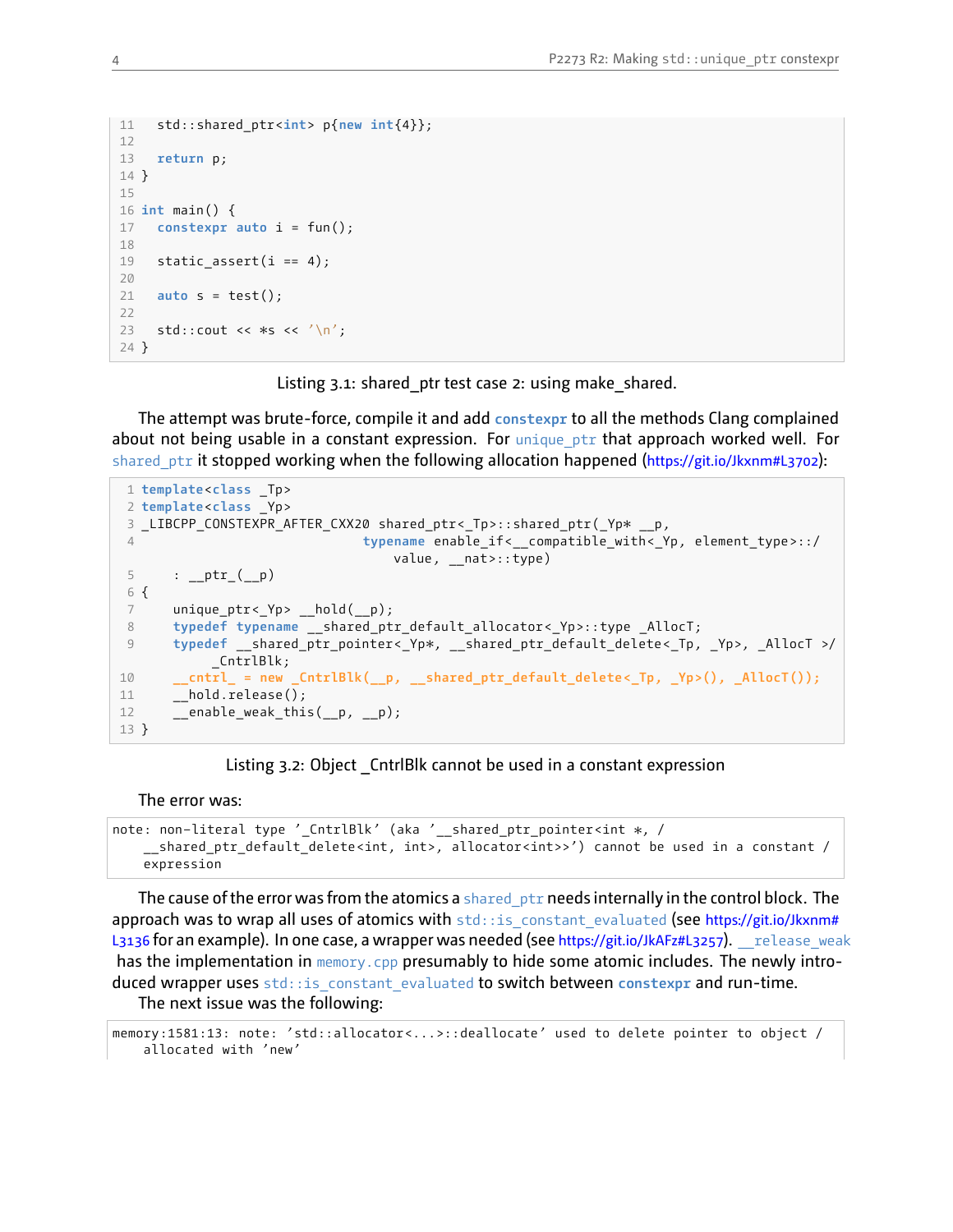```
::operator delete(__p);
            \lambdamemory:3333:9: note: in call to '&__a−>deallocate(&{*
new _CntrlBlk#1}, 1)'
    __a.deallocate(_PTraits::pointer_to(*
this), 1);
```
We are looking at a variation of the first test-case  $3.1$ , this time the shared ptr is created and a pre-allocated object is passed to the constructor:

```
1 #include <memory>
 2 #include <iostream>
 3
 4 constexpr auto fun() {
 5 std::shared_ptr<int> p{new int{4}};
 6
 7 return *
p;
8 }
9
10 auto test() {
11 std::shared_ptr<int> p{new int{4}};
12
13 return p;
14 }
15
16 int main() {
17 constexpr auto i = fun();
18
19 static assert(i == 4);
20
21 auto s = test();
22
23 std::cout << *
s << '\n';
24 }
```
Listing 3.3: shared\_ptr test case 2.

The implementation of libc++ uses allocator::deallocate to free the memory in on zero shared weak (see <https://git.io/Jkxnm#L3330>), which is a specialization for the case when a shared\_ptr can have a custom deleter, like when it is created directly by its constructor with preallocated memory. However, in that case, the memory was previously allocated with **new** by a user. A simplified example of the situation is the following (<https://godbolt.org/z/oPG8Ea>):

```
1 #include <memory>
2
3 constexpr auto fun()
4 {
 5 int*
i = new int{4};
6
7 std::allocator<int> a{};
8 a.deallocate(i, 1);
9
10 return 0;
11 }
12
13 int main()
```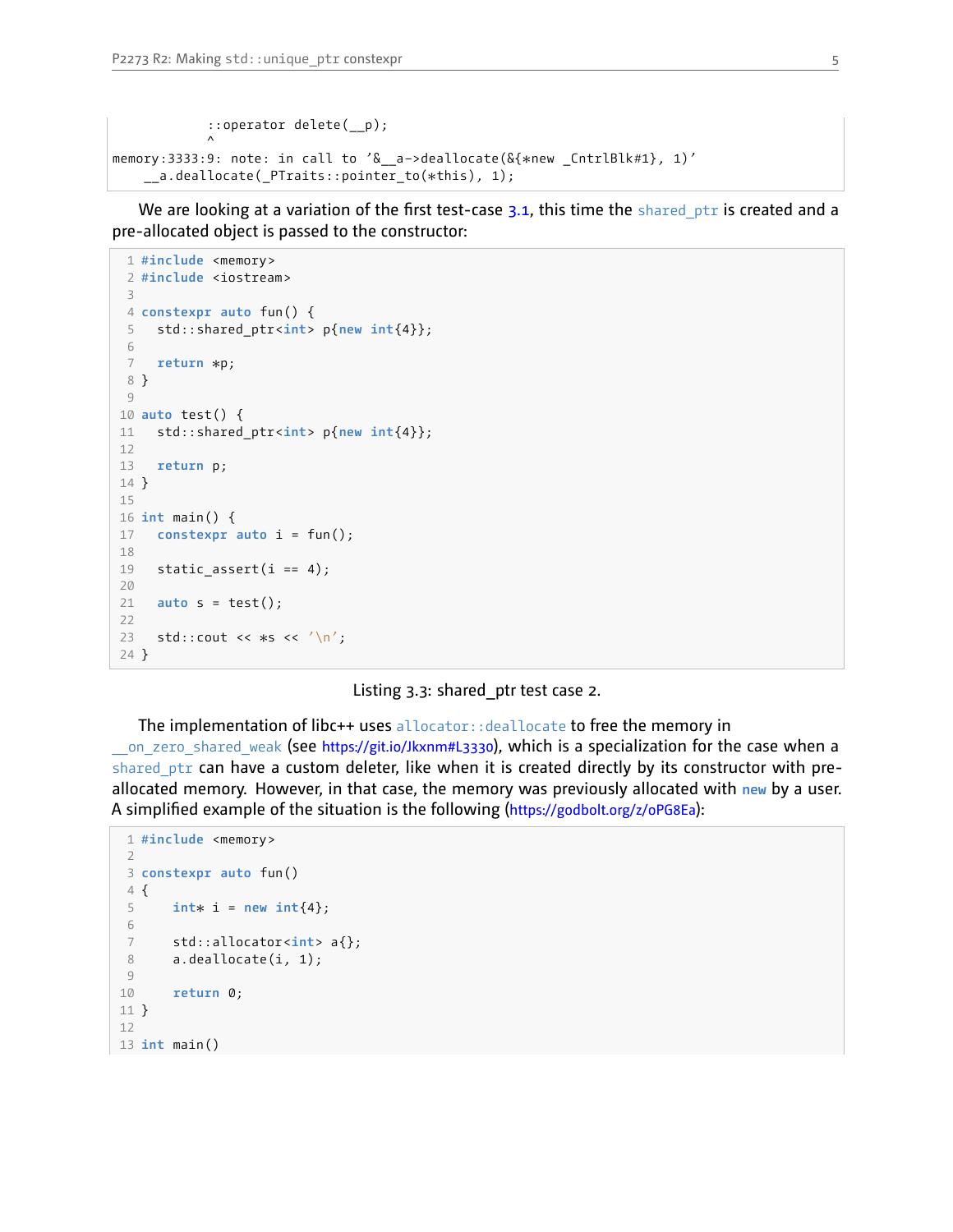```
14 {
15 constexpr auto f = fun();
16 }
```
Listing 3.4: Reduced example of a allocation with new and deallocation with std::allocator

Interestingly GCC has no issue with that code, while Clang rejects it. The wording in [**?**] [allocator.members] p6 says that deallocate must be called with memory previously allocated with allocate. The implementation of Clang seems to be the correct one. It further seems that the constant evaluation path did reveal UB in libc++.

Coming back to making shared\_ptr constexpr. The change in libc++ was using **delete** in the case described instead of referring to allocator.

After sprinkling some more **constexpr** in the minimal examples [3.1](#page-2-1) and [3.3](#page-4-0) did successfully compile and run.

### <span id="page-5-0"></span>**3.1 What about the missing atomics**

With the implementation as provided, a **constexpr** shared\_ptr does not use atomics to maintain the internal count. Is this an issue? The author thinks no. Currently, there is no support for concurrency in a constant expression. Thus the absence of atomics is not observable to users. Should the language allow concurrency at some point at compile-time, the now missing atomic support will likely be available, and we can build a **constexpr** shared\_ptr with atomics.

### <span id="page-5-1"></span>**3.2 Further steps**

<span id="page-5-2"></span>A dedicated paper is planned to propose a **constexpr** shared\_ptr.

### **4 Polls**

#### <span id="page-5-3"></span>**4.1 LEWG 2021 May 26 (virtual)**

*Make unique ptr constexpr as outlined in P2273 (not including comparisons for the purpose of this poll).* 

|    |  | Strongly Favor   Weakly Favor   Neutral   Weakly Against   Strongly Against |
|----|--|-----------------------------------------------------------------------------|
| 10 |  |                                                                             |

Attendance: 25 Outcome: Consensus in favor (no dissent)

*Make the ordered comparison operators taking two unique\_ptrs constexpr.*

|  |            | Strongly Favor   Weakly Favor   Neutral   Weakly Against   Strongly Against |
|--|------------|-----------------------------------------------------------------------------|
|  | $\perp$ 13 |                                                                             |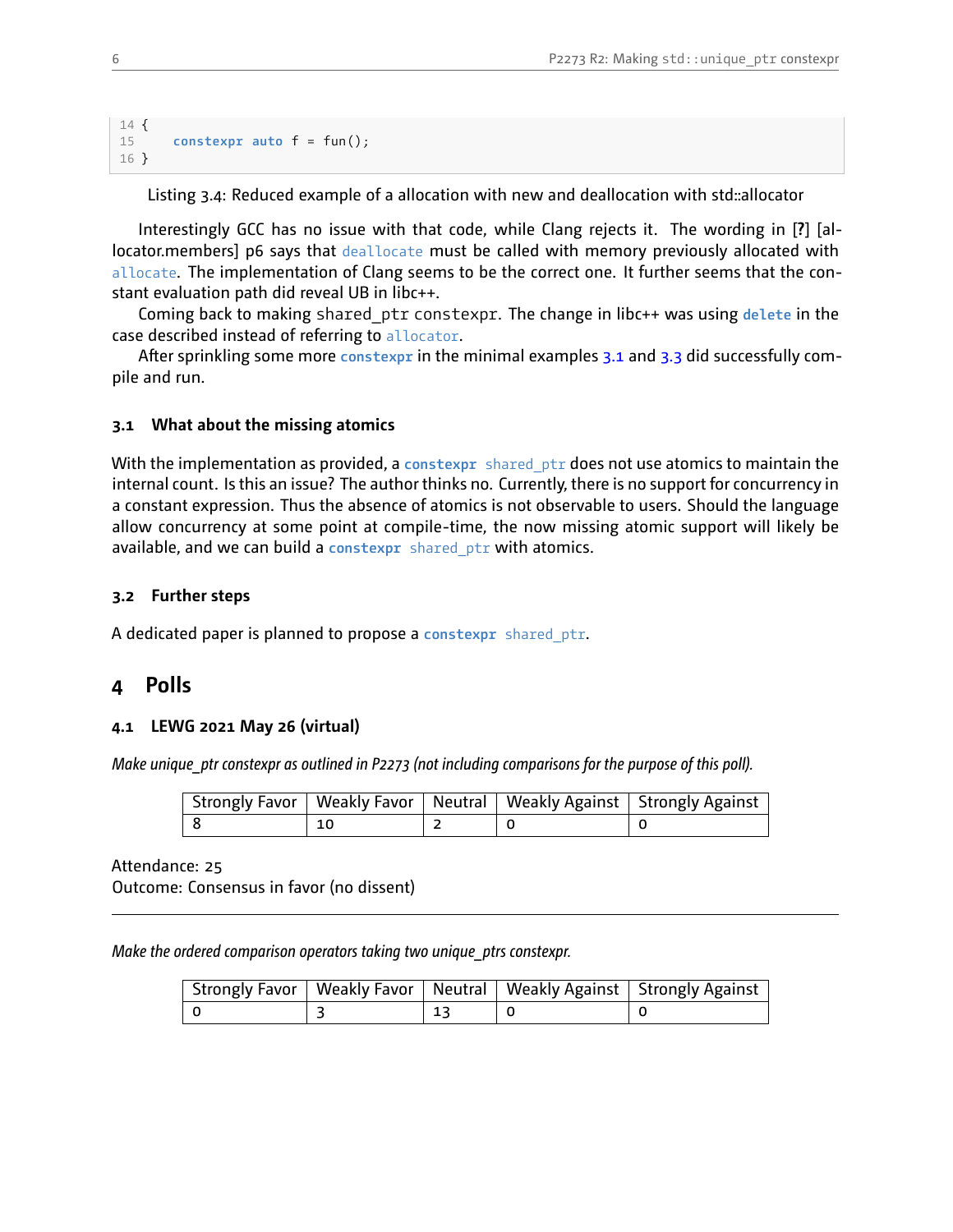### Attendance: 25 Outcome: Strongly don't care (no consensus either way)

*Explore making shared\_ptr and make\_shared constexpr.*

|  |                | Strongly Favor   Weakly Favor   Neutral   Weakly Against   Strongly Against |
|--|----------------|-----------------------------------------------------------------------------|
|  | $\overline{a}$ |                                                                             |

Attendance: 24 Outcome: Weak consensus WA: Not worth the time.

# <span id="page-6-0"></span>**5 Proposed wording**

This wording is base on the working draft [\[N4892\]](#page-9-6).

Direction to the editor: please apply **constexpr** to the corresponding declarations in the detailed specification.

#### Change in **[memory.syn]** 20.11.1:

```
// 20.11.1, class template unique_ptr
template<class T, class... Args>
constexpr unique_ptr<T> make_unique(Args&&... args);
template<class T>
constexpr unique_ptr<T> make_unique(size_t n);
template<class T, class... Args>
  unspecified make_unique(Args&&...) = delete;
template<class T>
 constexpr unique_ptr<T> make_unique_for_overwrite();
template<class T>
 constexpr unique_ptr<T> make_unique_for_overwrite(size_t n);
template<class T, class... Args>
  unspecified make unique for overwrite(Args&&...) = delete;
template<class T, class D>
constexpr void swap(unique_ptr<T, D>& x, unique_ptr<T, D>& y) noexcept;
template<class T, class D>
 constexpr bool operator==(const unique ptr<T, D>& x, nullptr t) noexcept;
template<class T, class D>
 constexpr bool operator <(const unique_ptr<T, D>& x, nullptr_t);
template<class T, class D>
constexpr bool operator <(nullptr_t, const unique_ptr<T, D>& y);
template<class T, class D>
constexpr bool operator >(const unique_ptr<T, D>& x, nullptr_t);
template<class T, class D>
```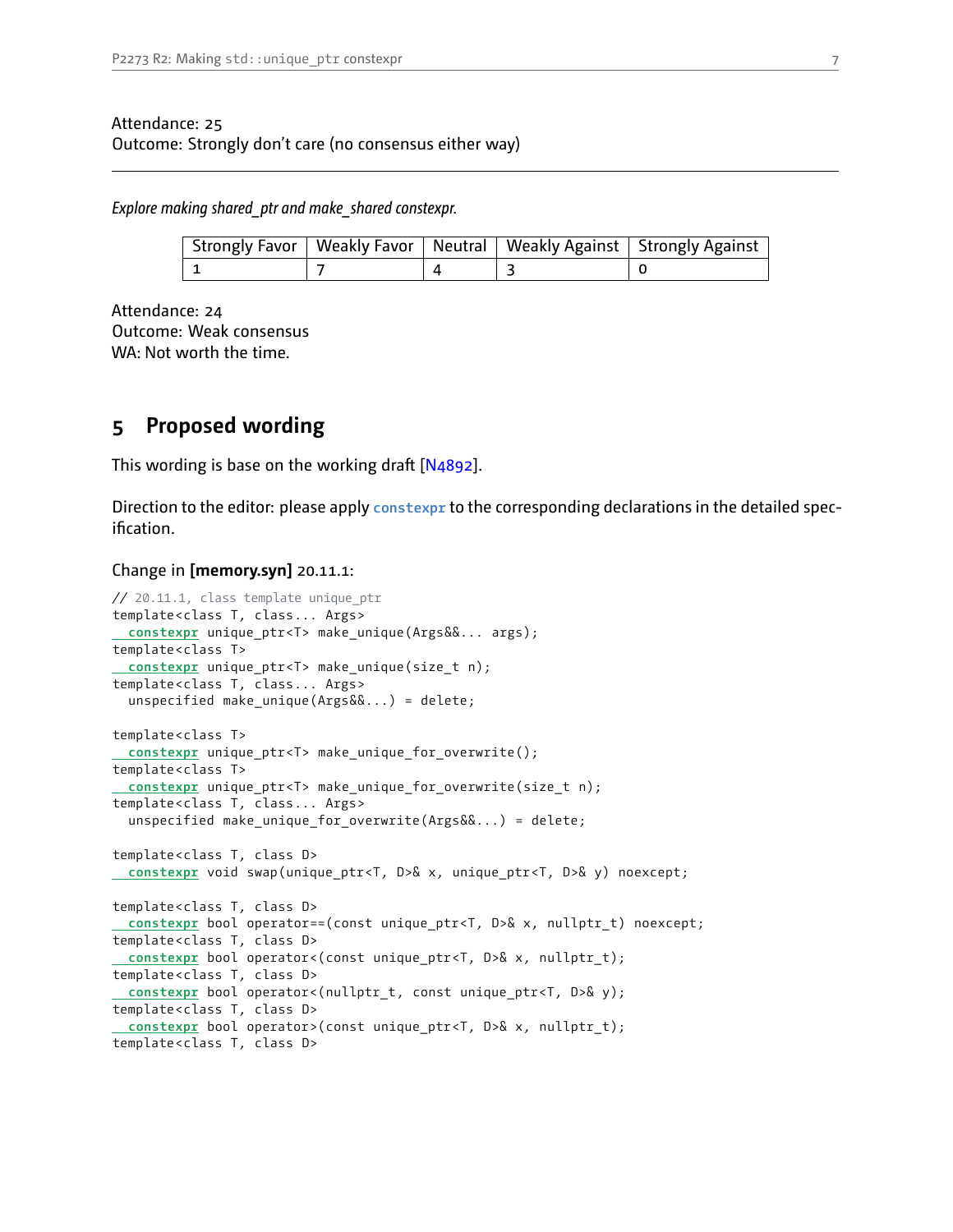```
constexpr bool operator >(nullptr_t, const unique_ptr<T, D>& y);
template<class T, class D>
 constexpr bool operator <= (const unique_ptr<T, D>& x, nullptr_t);
template<class T, class D>
 constexpr bool operator <= (nullptr t, const unique ptr<T, D>& y);
template<class T, class D>
 constexpr bool operator >=(const unique_ptr<T, D>& x, nullptr_t);
template<class T, class D>
 constexpr bool operator >=(nullptr t, const unique ptr<T, D>& y);
template<class T, class D>
  requires three way comparable <typename unique ptr<T, D>::pointer>
  compare_three_way_result_t <typename unique_ptr<T, D>::pointer>
  constexpr operator <=> (const unique_ptr<T, D>& x, nullptr_t);
```
#### Change in **[unique.ptr.dltr.dflt]** 20.11.1.1.2:

```
namespace std {
  template<class T> struct default_delete {
    constexpr default_delete() noexcept = default;
    template<class U> constexpr default_delete(const default_delete <U>&) noexcept;
    constexpr void operator()(T*
) const;
 };
}
```
#### Change in **[unique.ptr.dltr.dflt1]** 20.11.1.1.3:

```
namespace std {
  template<class T> struct default_delete <T[]> {
    constexpr default_delete() noexcept = default;
    template<class U> constexpr default_delete(const default_delete <U[]>&) noexcept;
    template<class U> constexpr void operator()(U*
ptr) const;
 };
}
```
#### Change in **[unique.ptr.single.general]** 20.11.1.3.1:

```
// 20.11.1.3.2, constructors
constexpr unique_ptr() noexcept;
constexpr explicit unique_ptr(pointer p) noexcept;
constexpr unique_ptr(pointer p, see below d1) noexcept;
constexpr unique_ptr(pointer p, see below d2) noexcept;
constexpr unique_ptr(unique_ptr&& u) noexcept;
constexpr unique_ptr(nullptr_t) noexcept;
template<class U, class E>
 constexpr unique_ptr(unique_ptr<U, E>&& u) noexcept;
// 20.11.1.3.3, destructor
constexpr ~unique_ptr();
// 20.11.1.3.4, assignment
constexpr unique_ptr& operator=(unique_ptr&& u) noexcept;
template<class U, class E>
constexpr unique_ptr& operator=(unique_ptr<U, E>&& u) noexcept;
constexpr unique_ptr& operator=(nullptr_t) noexcept;
// 20.11.1.3.5, observers
```

```
constexpr add_lvalue_reference_t <T> operator*
() const;
```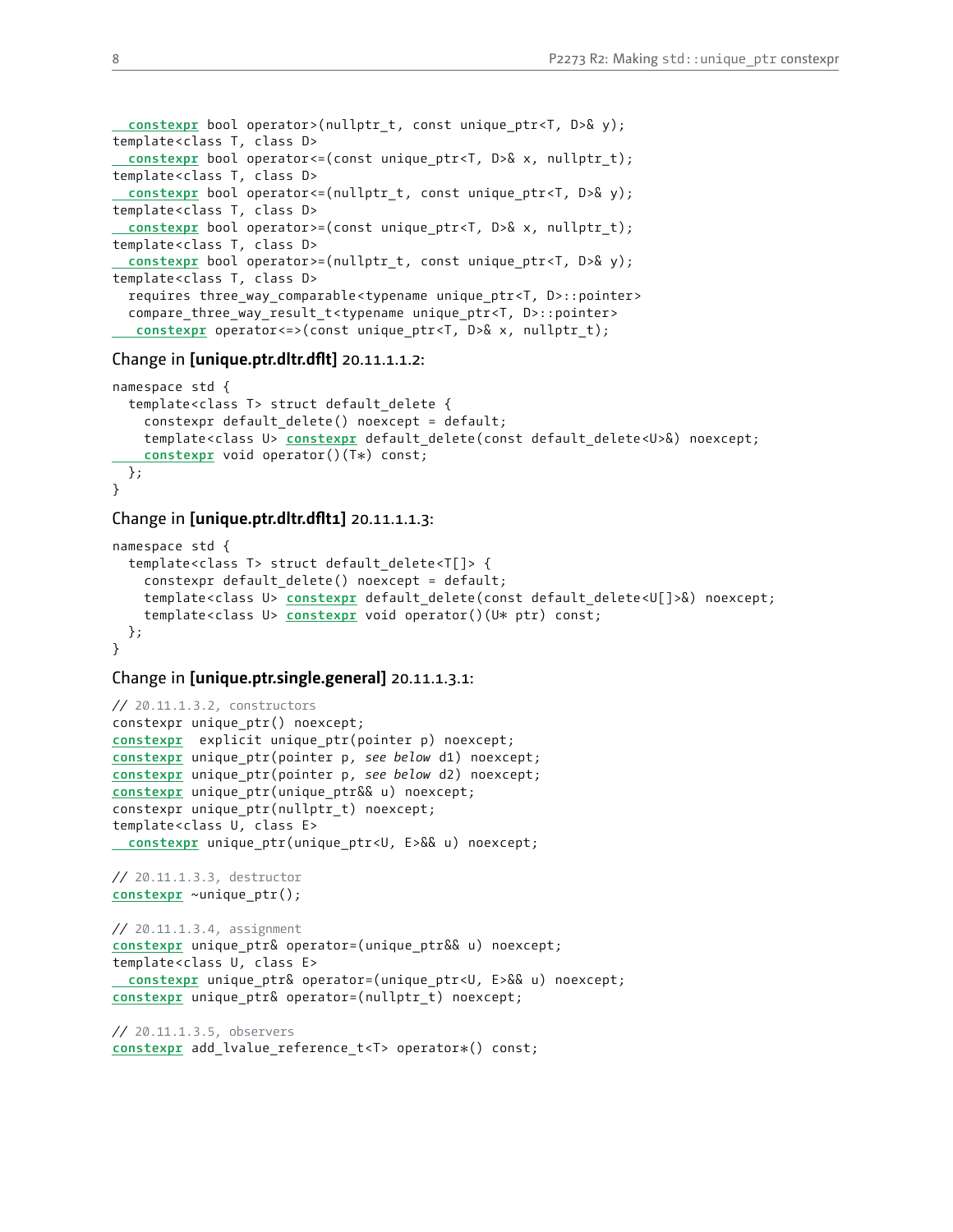```
constexpr pointer operator −>() const noexcept;
constexpr pointer get() const noexcept;
constexpr deleter_type& get_deleter() noexcept;
constexpr const deleter_type& get_deleter() const noexcept;
constexpr explicit operator bool() const noexcept;
```
*//* 20.11.1.3.6, modifiers **constexpr** pointer release() noexcept; **constexpr** void reset(pointer p = pointer()) noexcept; **constexpr** void swap(unique\_ptr& u) noexcept;

#### Change in **[unique.ptr.runtime.general]** 20.11.1.4.1:

```
// 20.11.1.4.2, constructors
constexpr unique_ptr() noexcept;
template<class U> constexpr explicit unique_ptr(U p) noexcept;
template<class U> constexpr unique_ptr(U p, see below d) noexcept;
template<class U> constexpr unique_ptr(U p, see below d) noexcept;
constexpr unique_ptr(unique_ptr&& u) noexcept;
template<class U, class E>
constexpr unique_ptr(unique_ptr<U, E>&& u) noexcept;
constexpr unique ptr(nullptr t) noexcept;
```
*//* destructor **constexpr** ~unique\_ptr();

```
// assignment
constexpr unique_ptr& operator=(unique_ptr&& u) noexcept;
template<class U, class E>
constexpr unique_ptr& operator=(unique_ptr<U, E>&& u) noexcept;
constexpr unique_ptr& operator=(nullptr_t) noexcept;
```

```
// 20.11.1.4.4, observers
constexpr T& operator[](size_t i) const;
constexpr pointer get() const noexcept;
constexpr deleter_type& get_deleter() noexcept;
constexpr const deleter_type& get_deleter() const noexcept;
constexpr explicit operator bool() const noexcept;
```
*//* 20.11.1.4.5, modifiers **constexpr** pointer release() noexcept; template<class U> **constexpr** void reset(U p) noexcept; **constexpr** void reset(nullptr\_t = nullptr) noexcept; **constexpr** void swap(unique\_ptr& u) noexcept;

#### Modify **[version.syn]**

#define \_\_cpp\_lib\_constexpr\_memory 201811L**202104** // also in <memory>